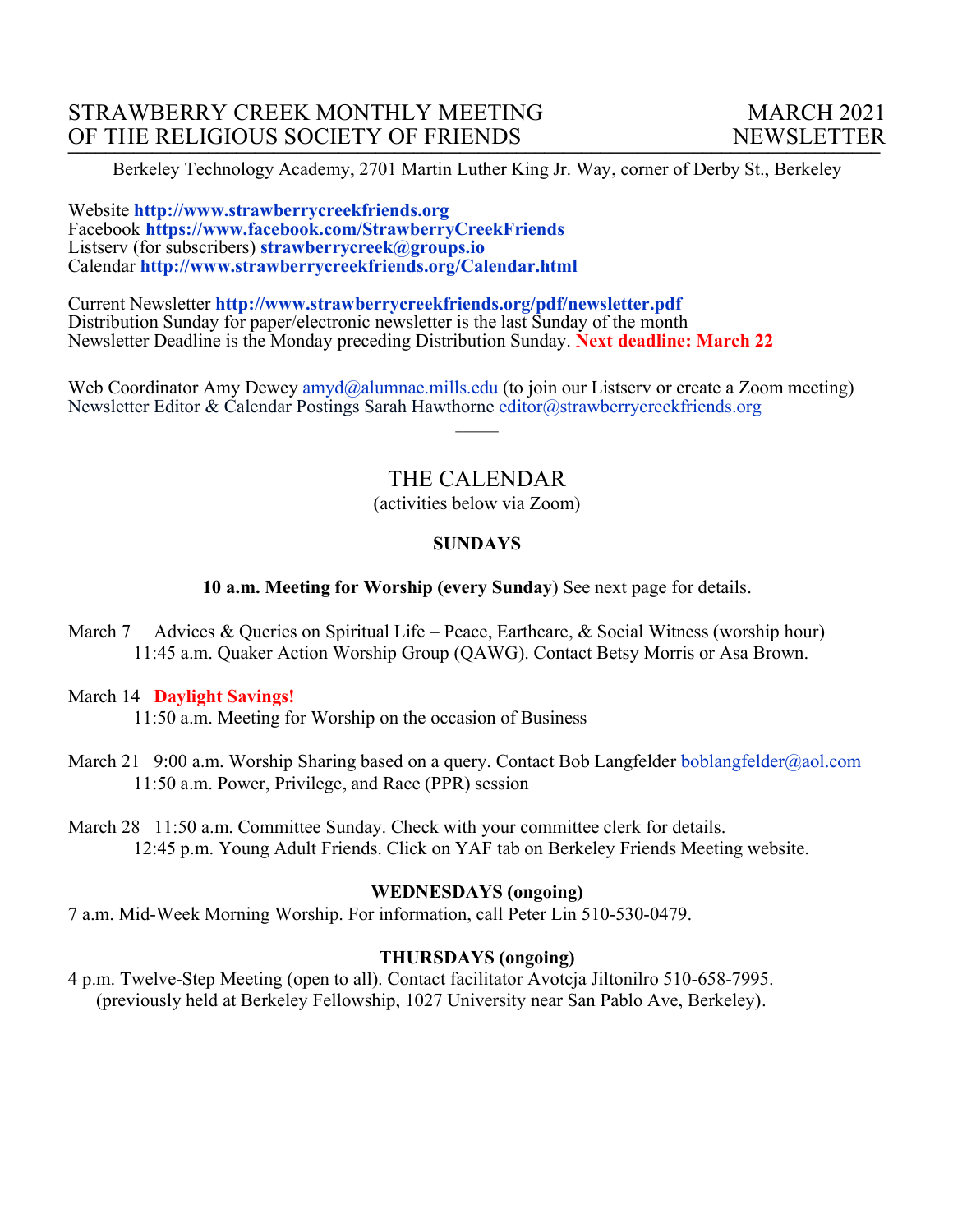## **Strawberry Creek Sunday Worship (Zoom)**

Strawberry Creek Friends Meeting meets for worship at 10am Sunday mornings via Zoom. The "Virtual Meeting Room" opens earlier at 9:30am. Our worship closes at 11am, followed by holding in the light those in need, announcements, and social time to share. Strawberry Creek Friends Meeting is part of a larger network of Quakers. Below are other Quaker groups and programs.

## **Berkeley Friends Meeting**

The Zoom link for Berkeley Friends Meeting Sunday worship may be found online. http://www.berkeleyfriendsmeeting.org

## **Quaker Action Worship Group**

At 11:45am the first Sunday of each month, Quaker Action Worship Group comes together on Zoom. QAWG's mission is "To discern how our Quaker practice and tradition can more strongly and fully inform our political activism." QAWG draws from Strawberry Creek Friends Meeting, Berkeley Friends Meeting, and Berkeley Friends Church. For more information, please contact Co-Conveners Betsey Morris or Asa Brown.

#### **PacYM Annual Session - Summer 2021**

Pacific Yearly Meeting's summer 2021 theme will be "*The Power at Work Within Us: connection with the power of Spirit working within and among us."* Proposals for Interest Groups at Annual Session are due by midnight on Sunday, March 7. Any business that committees, officers, or outside representatives intend to bring then, must be brought for a first reading to a RepCom meeting. Note: the second half of PacYM Representative Committee (RepCom) is Saturday March 6, with a 90-minute session in the morning and two 90-minute sessions in the afternoon. Everyone invited.

# **FGC Annual Gathering June 27 - July 3, 2021**

*Friends for Lesbian, Gay, Bisexual, Transgender, and Queer Concerns* will gather virtually at the 2021 FGC Gathering. All are welcome. FLGBTQC is a North American Quaker faith community that affirms that of God in all people. Believing that radical inclusion and radical love bring further light to Quaker testimony and life, they draw sustenance from each other and from the Spirit for their work and life in the world. See

## **https://flgbtqc.herokuapp.com**

# **Let's Stay In Touch**! **Friendly Phone Calls**

By mid-March Mutual Care anticipates pairing interested folks in our Meeting for purposes of calling each other twice during the month. The following month participants will be paired with a different person. Its suggested calls be about half hour. Topics might include how and/or what you're doing during the pandemic, or your experiences with Quaker Meeting. The intent is to learn about one another in a new way, different from committee work or worship sharing. Intrigued? To participate please email Beth Wrightson by February 28.

## **Ixcanul film – Friends Accompaniment Team**

At 7pm Friday, March 12 (via Zoom), you are invited to view and discuss the film Ixcanul (2015), which tells the story (in the Mayan language of Kaqchikel) of an indigenous family in the highlands of Guatemala. Berkeley Friends Immigration Accompaniment Team, including some Strawberries, recently hosted for six months, a young Salvadoran seeking asylum. For questions, contact David Rutschman (PESW).

## **Quaker Conflict Resolution – Tom Rothschild**

Early Thursday April 1, Strawberry Tom Rothschild is presenting on *Finding the Highest Common Denominator*: *Organizational Decision Making and Conflict Resolution—A Quaker-Inspired Approach.* The online New York-based Dispute Resolution Roundtable is free, with preregistration required. Email tomr@tnrmediate.com

## **CROP Hunger Walk 2021**

This annual community walk raises money for Church World Service (CWS), an ecumenical organization that supports communities around the globe facing poverty, hunger, and/or the aftermath of natural disaster. For many years, Strawberry Creek has joined with other local Quakers. As with last year during the pandemic, the 2021 walk will not be the usual one day event, but instead lasts the week May 2-8, during which participating faith groups design their own walking protocols to maintain proper social distancing. Fund-raising will rely on CWS website (**https://cwsglobal.org**) and Facebook. Email the Walk's 2021 Treasurer: Tom Yamaguchi, tomyamaguchi@mac.com

**Tom Yamaguchi on carbon pricing (recording)** If you missed Tom's Fall 2020 presentation, go to **http://www.berkeleyfriendsmeeting.org/climatechange**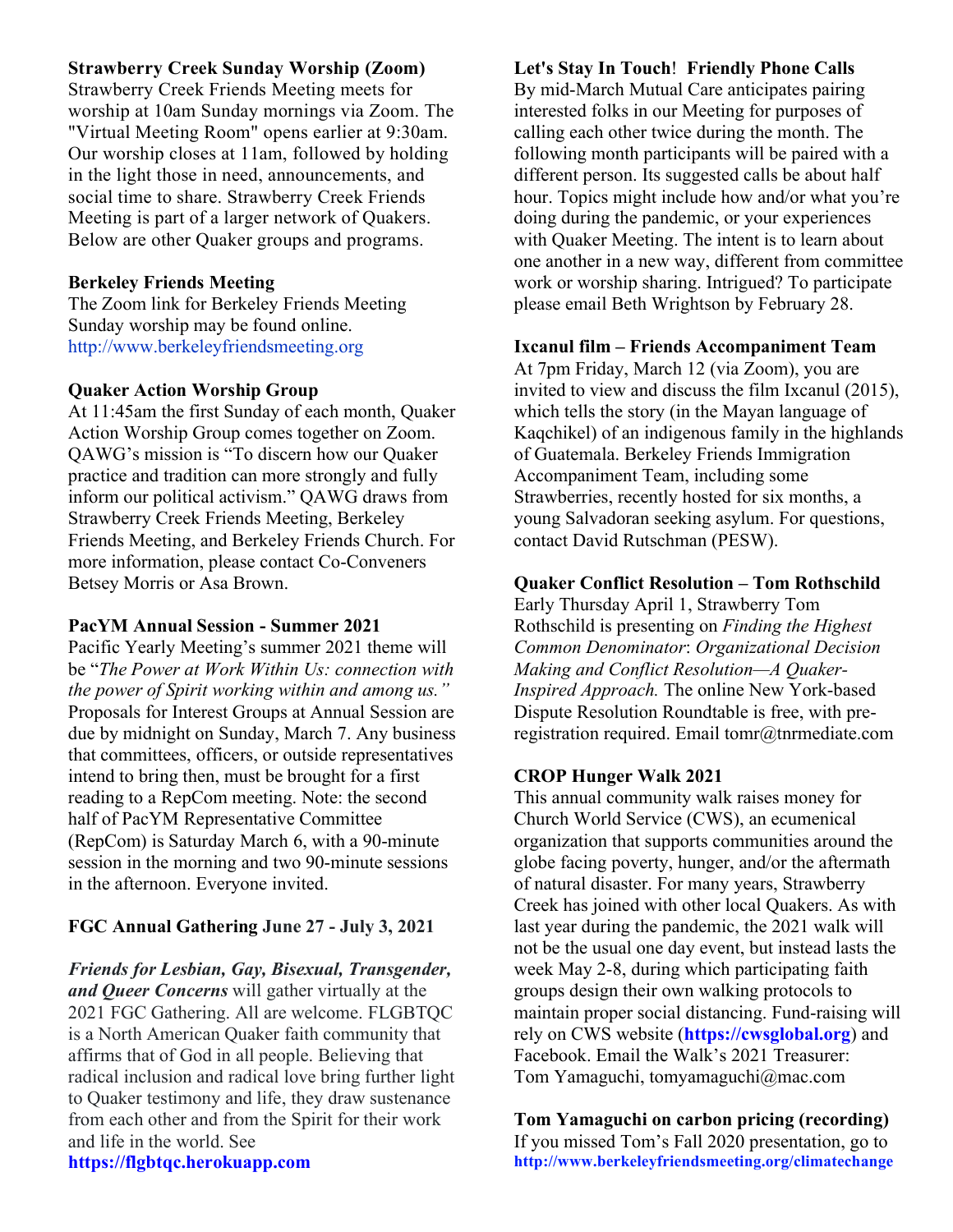## **Community Sharing Fund Minute (proposed)**

Meeting is now seasoning a draft Community Sharing Fund (CSF) Minute by the CSF Working Group, who are Co-Convenors Lari Keeler (Mutual Care) and Larry Strain (Finance), plus Susan Burr (PPR. Care of Meeting), Lee Douglas (Welcoming, Finance), Stephen McNeil (Care of Meeting), and Nancy Wilkinson (Treasurer).

Minute to establish a Community Sharing Fund *Community Sharing Fund Working Group* In response to Covid 19 and the current pandemic, Spirit is calling us to bring our Quaker values into the community in more real and tangible ways. The working group recommends that Strawberry Creek Meeting establish a Community Sharing Fund to begin in 2021.

#### **Purpose:**

The purpose of the Community Sharing Fund (CSF) is to support organizations in our East Bay community that are responding to the impacts of Covid 19 and the Pandemic with a particular focus on addressing the disproportionate impacts on communities of color.

#### **Criteria for selecting organizations:**

\*Organizations located in and serving the East Bay \*Organizations and Individuals (as allowed by IRS) responding to the impacts of the Pandemic \*Organizations serving communities of color \*Organizations led by people of color (at least 50% to go to these organizations)

#### **Proposed workings of the CSF**

\*The CSF is a one year experiment, to be evaluated at the end of this year.

\*The proposed amount of CSF to be at least \$10,000. \*Funds for this year are proposed to come from a onetime donation of \$4,000 from the Sharing Fund (Mutual Care), the Meeting's existing reserves, and individual donations. [The proposed Fund has received \$2,200 to date in individual donations].

\*Donations by Friends to the CSF should be above and beyond the customary contributions of Friends to support the meeting.

\*Grants will be disbursed within the year, with no strings attached, and no report back requirements. \*Grants from the CSF can be disbursed to organizations the Meeting already supports.

\*The CSF seeks recommendations for organizations from the Strawberry Creek Meeting community. \*The Meeting seeks to establish a personal connection with the organizations we support to as a way of reaching out to, and being part of our community. \*The Meeting shall establish a committee to evaluate opportunities/organizations and to disburse grants on behalf of the Meeting.

## **College Park Winter Quarterly "Quick Notes"** Below are excerpts from CPQM notes taken by Jan Turner. For complete minutes go to https://www.collegeparkquarterlymeeting.org

The Quarterly is exploring whether something other than land acknowledgements might bring us into more authentic relationship with native people…

Thistle West moderated a panel on leadings. Lari Keeler spoke of their struggles in embracing their transgender identity, and their leading to become a chaplain doing Home Health and Hospice work. Melissa Lovett-Adair spoke about her work with native people on Quaker Oaks Farm. Sally Hindman told us about the Youth Spirit Art Works Tiny House Empowerment Project she started.

Lari shared that they found their way to healing work through Lari's struggles with gender identity, and the compassion it gave them for others. Today, when someone calls Lari "them," they hear "I love you." Melissa observed that people will make mistakes working in an interracial context. She has found the courage to accept correction, knowing that she will still be loved. Sally talked about the enduring support for her leading she has received many years from an anchor committee.

Quarterly Meeting discussed a name change for the Ministry and Oversight committee. Some have expressed concern that the word "Oversight" in the name is offensive to Black people due to historical connotations with overseers during slavery… Two Black Friends indicated in the chat an opposition to the change, raising questions about how widespread the concern is. The matter was tabled, and referred back to M  $\&$  O...

Mico Sorrel, the co-Clerk of the Board of the Friends Association of Services for the Elderly (FASE) … talked about the resiliency of Friends House and its residents when faced both with a return of fires to the vicinity, as well as COVID-19. In November, the board filed the paperwork for Friends House to merge with Covia… which shares many core values of the Friends House community, and… has the financial stability to provide for Friends House in the long term…

The teen committee expressed an interest in restarting a summer Peace Action Camp for teens.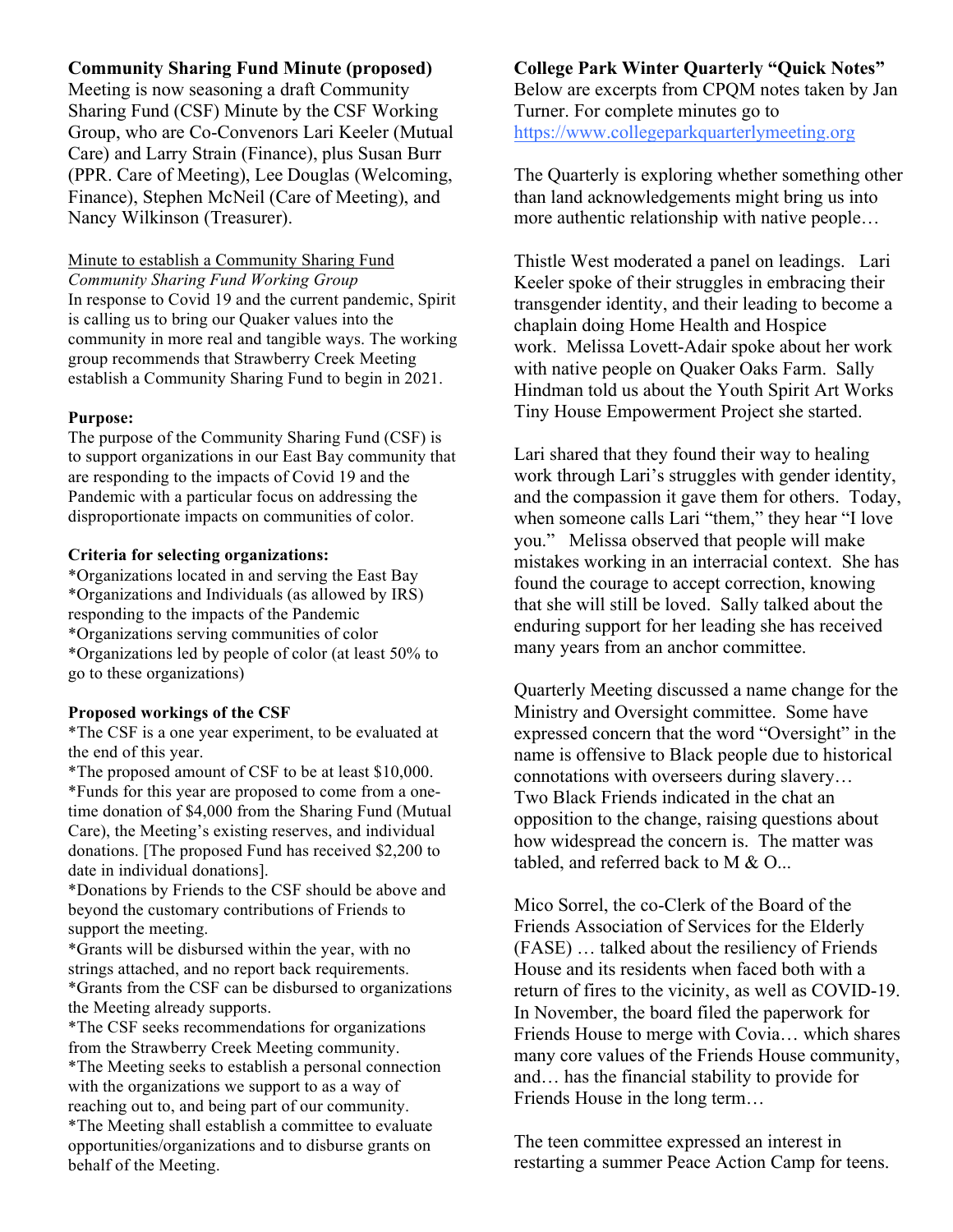# **Spotlight**



**Jay Cash**

#### **Dutch Soil, Michigan Roots** *Family Lore (The Rocking Chair)*

Many families have stories passed down through generations that serve as touchstones. At the beginning of World War II, German occupation of the Netherlands involved conscription of young men for labor to support the military (not to be confused with German internment of Jews into concentration camps).

The family of Jay Cash tells of the time the Germans came to the house of his great grandmother. As she sat in her rocking chair, rocking back and forth, the Germans inspected the premises, looking for working age men. The Germans decided not to ask the older woman to rise from her chair, and so remained unaware that her two sons were hidden beneath the floor boards atop which she was rocking! And thus the family was able to escape intact.

Soon after arriving in the United States (Iowa), Jay's paternal grandfather met his wife. Together they moved to Grand Rapids, Michigan, to join an enclave of other recent Dutch immigrants. One day at a roller skate rink, their son (Jay's father) captured the eye and heart of a young woman who admired his skating skills. Soon married, they raised a daughter and four sons (including Jay) in a small town near Grand Rapids. Michigan. Much younger than all his other siblings, Jay describes his childhood as similar to that of an only child.

*Jay feels life is an adventure we come here to experience. He likens it to a cruise ship for which, before we're born, we've chosen our destinations and itinerary for the trip, but unlike destiny, we can make changes during our lifetime (nothing is locked in with finality). However, deviating from the schedule is a momentous decision, and in general, its best to go with the planned itinerary.*

*Jay believes we are all children of God, and each person is equal and unique. While our actions can be judged, our souls are divine and beyond human judgment. God does not want us to be servants and God does not need us to be his employees. God helps us to mature, and simply wants us to become both God's adult children and God's adult friends.*

 $\mathcal{L}_\text{max}$ 

Jay's father worked in a refrigerator factory (high quality meat lockers are popular in hunting country), and his mother worked at a local grocery. Michigan manufacturing of all types declined along with the auto-industry. Workers fought back. Jay's father went on strike several times. He eventually lost his union job, and ended up in a lower paying non-union factory. Most of Jay's relatives in Michigan still work for the automobile industry, which is now mostly non-union.

Jay describes himself growing up as a "fat kid" who was frequently bullied when younger. But by high school he'd lost weight, and began to apply himself. Classmates even voted him most likely to succeed! Jay is the first member of his extended family to graduate from a university (his father completed eighth grade). At Michigan State, Jay double majored in journalism and political science. During his second year there, Jay's father died at 62.

#### **On the Road (in the Fast Lane)**

Jay remembers watching television when he was only seven years old, and seeing a Hart to Hart episode (1979-1984 crime mystery series) where the characters are driving through Napa Valley. Jay felt a sense of destiny, turned to his mother right then, and said "That's where I'm going to live." From that day forward, this intention stayed in the back of his mind.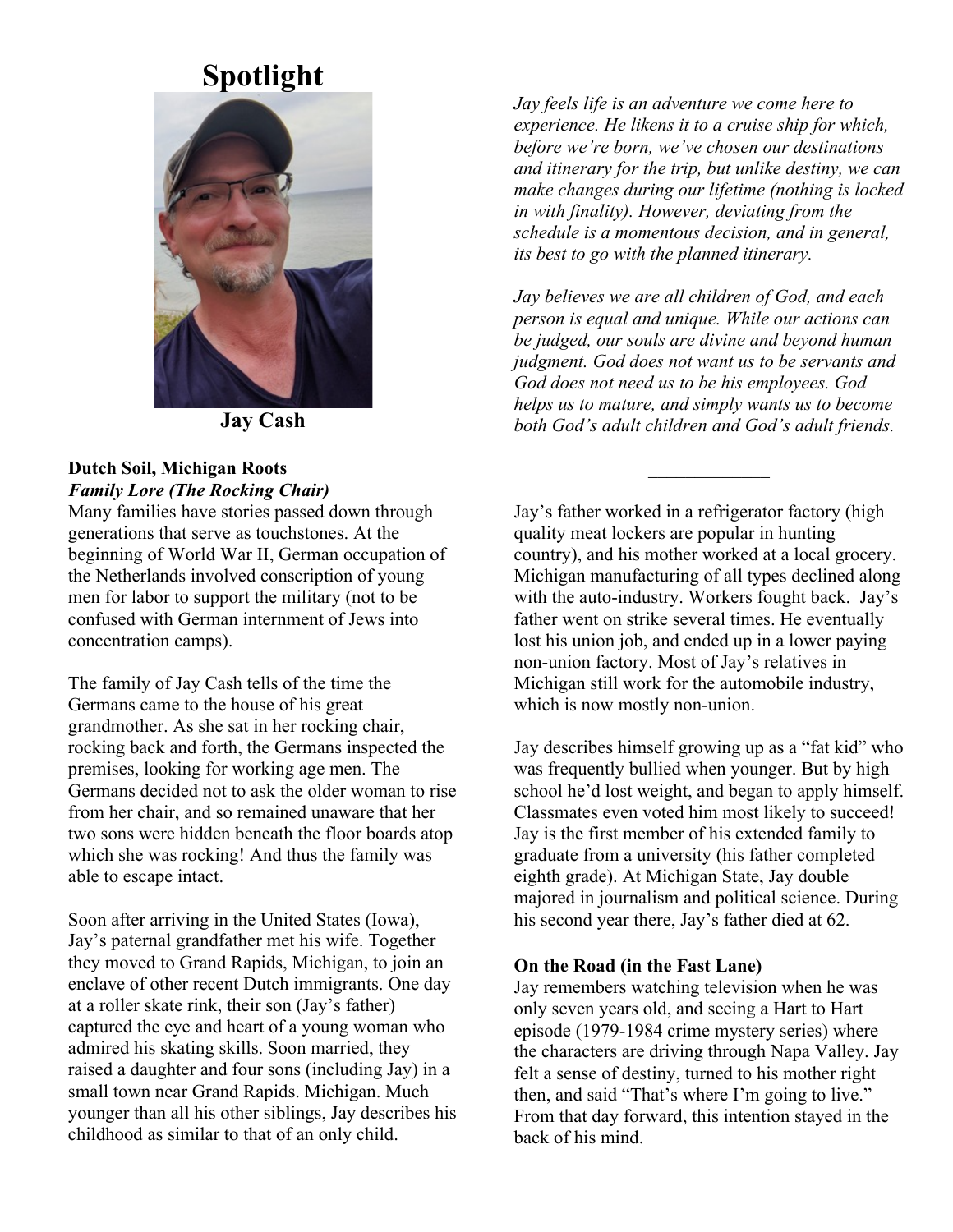Jay is one of only a few of his relatives to ever leave Michigan to live somewhere else. After college graduation, Jay moved to Chicago, where he was highly successful as a computer technology salesman. He had an opportunity to hang out with those living lives of luxury "in the fast lane." But he soon realized this was "just not his thing."

Seven years after college graduation, Jay realized it was time to move to Northern California. He naturally headed for San Francisco, where he already had friends (in fact, one time at a Christmas party he looked around the room and counted 13 people whom he had known in Michigan!).

#### **Making a Difference (San Francisco's Homeless)**

For six years Jay worked for the San Francisco nonprofit Religious Witness (RW) with Homeless People, whose founder/Executive Director was Sister Bernie Galvin. Funded by churches and wealthy individuals, RW's Board included prominent Jewish Temple and Catholic officials. Jay saw first hand that effective legislative change can happen when religious groups strategize, collaborate, and advocate (complicated laws restrict religious organizations' activism).

Religious Witness achieved its goals through a diversity of dramatic public events, educational programs, and innovative strategies, including nonviolent civil disobedience. Police often issued citations to those on the street for "loitering." Having an unpaid ticket was the basis for an outstanding bench warrant, allowing police to arrest an individual upon sight. In effect, police became an occupying force in the neighborhood; terrorizing those with outstanding warrants. Getting "quality of life" tickets dismissed was deeply satisfying for Jay

The Homeless Memorial Wall was another RW project in which Jay was involved. Few of those who die homeless ever have their life marked by a memorial service or obituary. Set up in 2005 in San Francisco Civic Center Plaza, the 94-foot-long white wooden wall bore the names of 2,000 people who died homeless in San Francisco since 1987.

In 2008 Jay left Religious Witness. Years later (after entering 15 prior city-sponsored lotteries), Jay finally won the right to occupy an affordable housing unit - coincidentally in a complex named after RW's founder, Sister Bernie Galvin!

## **On the Road Again (Campaign Trail)**

Next Jay joined Obama's first campaign for President, and also founded Travel for Change, which sent hundreds of Obama volunteers around the country, locating lodging and collecting donated frequent flier miles. The final week of the campaign he was based in Colorado with several hundred people. One day as he looked around the Denver office he realized about two thirds of the volunteers there were from Northern California and he was personally responsible for bringing most of them into the campaign (many continued working on in other political campaigns). At such times Jay feels affirmed that his work, however insignificant it may feel in the moment, is making a difference.

On the eve of the 2008 election Jay was heading back to California on a plane filled with San Luis Obispo students. On board Jay was recognized, and many plane passengers expressed their gratitude for his key role in the Colorado campaign. The news broke over the plane loudspeaker that Obama had won, and the plane erupted in cheers. For Jay this moment remains a powerful memory in validating the value and impact of his hard work.

This memory is also bittersweet. Only minutes later, upon landing in California, Jay learned the devastating and unexpected news that California voters had passed Proposition 8 outlawing gay marriage. Together the passengers shared the painful experience that life is full of hard choices, as many volunteers had opted to campaign full-time for the Obama campaign in Colorado believing that "there was no way" that Proposition 8 would pass.

Jay worked on other campaigns as well, such as the grassroots effort to achieve marriage equality in Maine. Through his organization Drive for Change, Jay led volunteers throughout the east coast, from Boston and New York, to Portland, Maine. Their work paid off. Two years later (2012), Maine, Maryland, and Washington became the first states to legalize same-sex marriage by popular vote.

Through his earlier activism and the intensity involved in managing large numbers of people, complex schedules, and multiple moving parts, Jay has acquired skills and expertise that prepared him to later be a consultant to other political advocates, as well as providing a strong foundation for his current work as an events manager.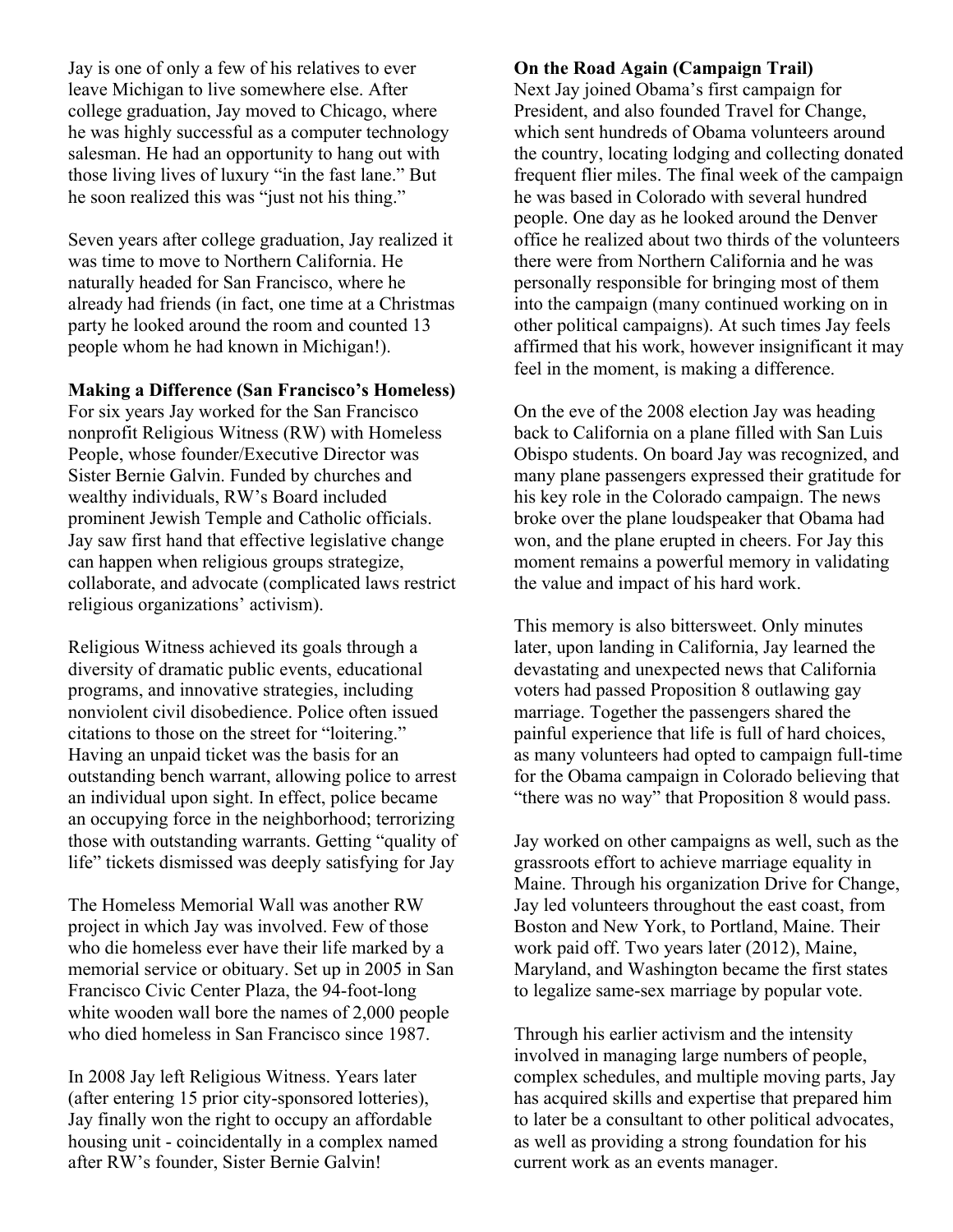## **Interior Landscapes**

*Rocking His (Dutch Reformed) Cradle Faith*  As a child Jay attended church with his parents. Like Jay's grandfather, Jay's father belonged to the Dutch Reformed Church, serving the church as a deacon and elder for over four decades. As a young man, three days a week Jay participated in church services and group activities, serving in youth choir and the Boys Brigade (similar to Boy Scouts). At age 84, his mother is still active in Dutch Reformed Church, as a Sunday school teacher and leader.

Once he left home, Jay did not stay active in the Dutch Reformed Church. Yet its basic tenets continued to influence him directly (through his parents) and indirectly (in his life philosophy).

Jay describes his parents' religious beliefs as "live and let live" with respect to others, although they strictly adhered to an upright life for themselves. They did not believe it was their job to judge or change anyone. They saw judgment as God's job. If a neighbor mowed his lawn on Sunday, that was between the neighbor and God. Given their respect for privacy, not surprisingly his parents were reticent to talk about sensitive personal matters.

During college Jay wrestled with one of the most difficult questions in his life: whether he was going to live an open and honest life as a gay man.

He decided he would always be himself. Since that day he has never looked back or felt ashamed about who he is. Jay believes both his parents knew he was gay. However, due to the stoicism and "don't talk about it" culture of the Dutch Reformed Church, his parents seldom spoke of his being gay, despite his bringing boyfriends home on holidays.

Jay appreciates that his family has supported his religious and spiritual life, even though his is different from theirs. They feel that God has led him to the right place and are very happy about his active commitment in his faith. Since Jay finds he achieves most in situations that demand he focus and require him to perform, Jay notes in some ways his parents' tolerance may have worked to his disadvantage in that he was not pushed to perform at his highest level of achievement.

## **"92% Quaker"**

While living in Chicago, Jay discovered Buddhist meditation, but felt something lacking, especially in regard to the Buddhist concept of Karma. One day Jay took an online quiz which indicated that he was "92-percent Quaker." After reading a description provided by Britain Yearly Meeting, Jay realized that he really *was* a Quaker.

This moment of realization – that he is a Quaker – was one of the most powerful, delightful and absolutely clear moments in his lifetime so far. In fact, Jay does not consider himself to be a "convinced" Quaker. Instead, he believes he has been a Quaker "from the day he was born." He believes many people in the world are already Quakers in their hearts, but simply not aware of it yet. Therefore, practicing Quakers need to increase awareness of the Religious Society of Friends.

Quaker Sunday Meeting for Worship hour is important to Jay, who seeks to bring balance into his life through the silence. He tends not to speak during the worship hour as he considers this a time to learn through listening. When his mind wanders during worship, Jay sometimes looks around the room, noticing that "everyone is divine." Drawing on Christian imagery as a lens, he may envision each person as an angel.

#### **Finding a Quaker Home**

Jay began attending the Evanston Friends Meeting weekly while in Chicago. When Jay moved to the Bay Area, he first tried attending San Francisco Friends Meeting, but did not feel a spiritual connection there and began attending less and less.

Years later in 2006, Jay attended New Year's Retreat at Ben Lomond Quaker Center. This experience reinvigorated his interest in joining a Quaker community. He returned to San Francisco Meeting, and also visited a few other Meetings.

Upon his very first visit to Strawberry Creek Friends Meeting, Jay's spirit felt "joyfully at home." Jay feels that one important reason he is comfortable at Strawberry Creek Meeting is that it is a large Meeting, as opposed to a smaller Quaker Meeting. He began attending Strawberry Creek regularly. As Jay still lived in San Francisco, the logistics of commuting posed a barrier to his service on Strawberry Creek committees and his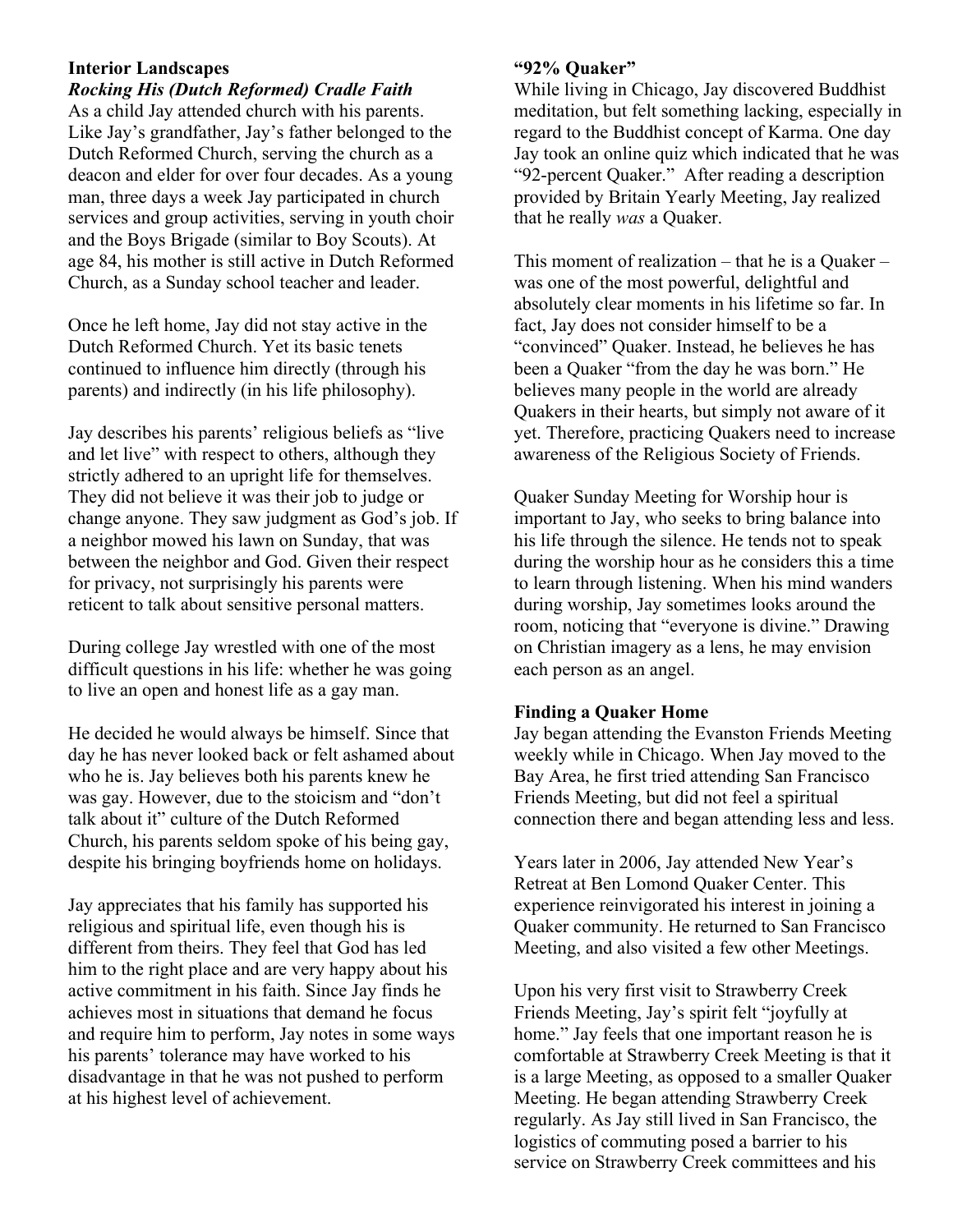otherwise actively participating in the life of our Meeting. He again explored San Francisco Meeting.

At the end of two years at the San Francisco Meeting, Jay met with a clearness committee there about whether to become a member, but concluded membership there was not the right fit for him. He returned to Strawberry Creek as his discovery of bicycling tremendously simplified the commute between San Francisco and East Bay.

In 2016 Jay became a member of Strawberry Creek Meeting. He accepts that membership includes regular attendance at business meeting and making financial contributions to the best of one's ability. Jay has served several times on Communications Committee, which has greatly benefited from his internet technology expertise. Although he has rarely been led to do vocal ministry during the worship hour, he is very comfortable making announcements after the rise of meeting and conversing during the social hour.

## **Quaker Center "Super Volunteer"**

Jay has been involved in Quaker Center for many years (two years ago he joined its Board). He's now the Quaker Center Clerk of Development (\$100,000 has been raised this year to counter the losses caused by the cancellation of scheduled retreats due to the pandemic). Looking at his personal calendar showing Quaker Center service, Jay laughingly calls himself a "super-volunteer".

Jay is thrilled that, due to donations and its online programs, Quaker Center has continued to be selfsupporting, without debt, and able to retain its three full-time staff including co-Director husband/wife team Susan Wilson and Bob Fisher. For five and a half months the staff, not needed for retreats, were put to work clearing brush, including controlled burns in 82 acres not ordinarily accessed.

Jay is especially proud of the fact that a direct result of Quaker Center proactively investing its staff hours in fire prevention during the pandemic, when the CZU fire came Quaker Center was better prepared. Due to its top-of-the-hill position and 30k gallon reserve water tank, Quaker Center and its neighbor Sequoia Retreat Center was where fire fighters "drew the line and took a stand." Their success in holding the line there probably was a

major factor in preventing the CZU fire from sweeping over the ridge and swooping down into the small town of Ben Lomond below. Quaker Center has currently resumed renting out its facilities to individuals and families. Jay has purchased his own yearly pass to Ben Lomond Quaker Center and hopes others will take advantage of our Meeting's annual pass.

## **Rear View Mirror Reflections**

Jay reflects aloud that he cannot imagine who he would be if he had not discovered that he is a Quaker. He also cannot imagine who he would be without the connection and active involvement in Friends community. Being actively engaged and taking on leadership responsibilities comes naturally to Jay. He has discovered he is much more at ease on stage than in the audience, and in large groups rather than in small groups. When he has an assigned role, he's freed from being awkward, shy and self-conscious.

Over the last 25 years Jay has struggled with depression off and on. These periods of depression often follow times of intense, high energy engagements, such as political campaigns or major events. But for these struggles, Jay muses he might have gone into a more traditional profession, such as law or academics, which would probably mean that today he would enjoy greater financial security. He sometimes regrets those factors that limited his ability to pursue financial and professional success.

On the other hand, Jay appreciates his current fluid life style offers him great flexibility. In 2020 Jay's mother had a stroke, and he returned to Grand Rapids, Michigan, to live with her for four months. His time there made a real difference. She was persuaded to take long walks, participate in physical therapy, and explore the internet. Applying his technology skills to the challenge, by the time Jay left Michigan, his mother was on Facebook!!

As Jay grows older, he is giving himself more permission to "be happy" independent of whether he is "achieving." He likes books, particularly audio-book format, especially Michael Pollan, mystery novels, short essays, and non-fiction. Jay really enjoys decorating for holidays, and often sends out a couple hundred Christmas cards!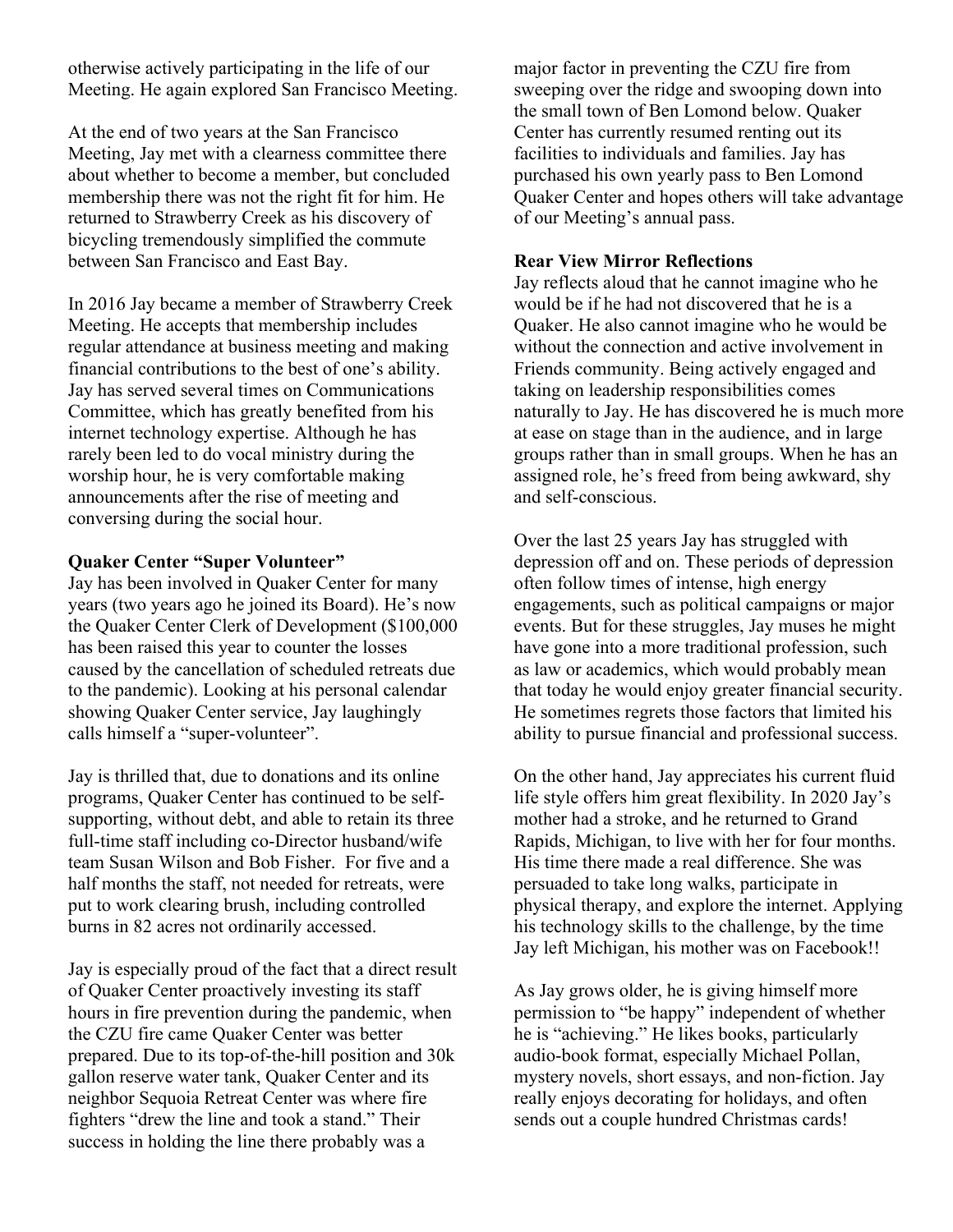#### **Strawberry Creek Monthly Meeting Meeting for Worship on the Occasion of Business February 14, 2021 Minutes\***

*\* These are draft minutes, for review at the March Meeting for Business.*

Meeting for Business opened at 11:50 a.m. with silent worship and was conducted via Zoom. Elizabeth Moses Strain clerked the meeting. 46 Friends were present. Deborah Marks shared the reflections of the Mutual Care Committee on the Advices and Queries on Harmony with Creation. Friends expressed their appreciation for the depth of the reflections and requested that they be shared via the groups.io list serv. It was suggested that the State of the Meeting report writing group consider them as well.

The Clerk reviewed the agenda, which was posted by the recording clerk to groups.io on February 13th.

The Recording Clerk read the minutes for the January 10, 2021 meeting for business. The minutes were approved with the following changes:

- The announcement about the Earthcare Testimony in Review meetings was corrected to reflect the right dates.
- In the FCNL report, the word "reparations" was replaced with the term "redress for slavery and genocide." An email describing the distinction was posted on groups.io February 14<sup>th</sup>.
- The PacYM report was clarified to reflect that Michelle Bellows represents PacYM, not Strawberry Creek, at Friends General Conference.
- In the PacYM report, the word "fees" was corrected to "costs."

# Correspondence and Clerk's Business

PacYM sent a survey to clerks on how Meetings are faring through the pandemic, with a particular focus on meeting virtually. The clerk expressed relief and gratitude that the yearly meeting is supporting Meetings to look collectively at how things are going. She also appreciates the support in considering what the future might look like as we are able to gather in person again. The clerk observed that our Meeting may need a listening meeting to consider what the role of Zoom will be when we transition out of the pandemic. One Friend urged that we take these considerations up soon.

We received a letter from the Quaker Institute for the Future, which the clerk summarized, acknowledging our contribution and detailing their current projects.

At one of the two Earthcare Testimony in Review meetings in January, a Friend mentioned that Strawberry Creek's Testimony on Earthcare includes a poem that Avotcja Jiltonilro composed, without crediting her. The meeting approved adding that attribution to the testimony, with appreciation for Avotcja's faithfulness.

## **Old Business**

There was no old business.

## **New Business**

Community Sharing Fund working group (Larry Strain) The working group brought a Minute to establish a Community Sharing Fund, which is being seasoned. The Minute asked the Meeting to establish a new group to evaluate potential recipients and disburse the funds.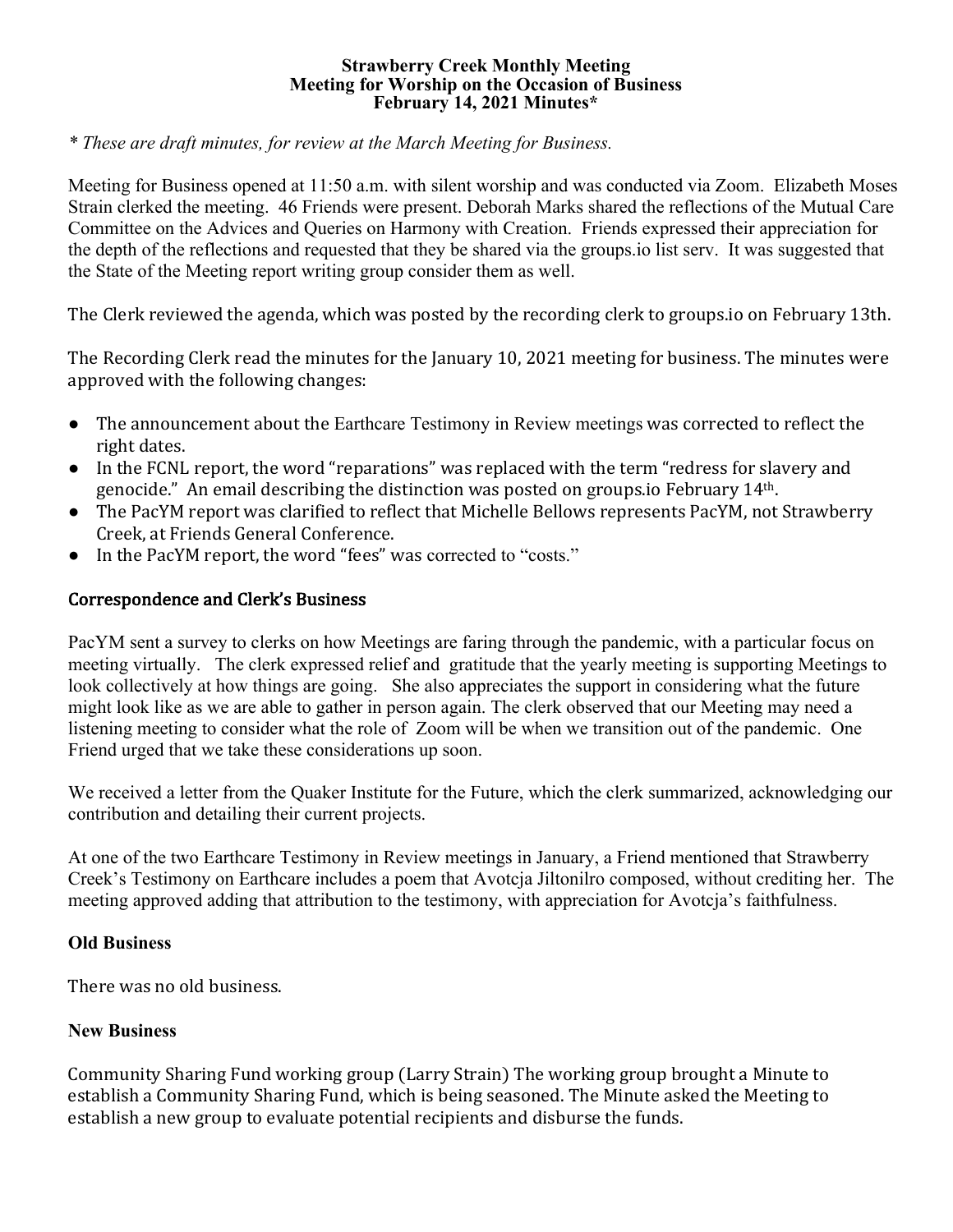Because the need is urgent, to avoid an additional month of seasoning names, the current working group was also asked to serve as a naming committee for the new evaluation and fund distribution group. Names will be posted on groups.io the week prior to business meeting, allowing for any concerns to be raised. 

The Working group was also asked to propose under which committee's care this new group should reside. Friends are welcome to continue suggesting organizations that might receive these grants to the working group (Larry Strain, Lari Keeler, Susan Burr, Stephen McNeil, Lee Douglas).

# Reports

Ben Lomond Quaker Center (Jay Cash) BLQM entered 2020 anticipating financial difficulties due to the pandemic. Because of significant cost cutting, and generous support from Friends, Quaker Center was able to end 2020 with a positive balance of \$1,000. Jay thanks Friends for their financial support of BLQM through this extremely challenging period.

College Park Quarterly Meeting (Carl Magruder) The Winter session of Quarterly Meeting took place January  $16<sup>th</sup>$ . The most significant announcement was the termination of Friends House as an independent organization. It will merge into Covia, an organization with compatible values, as of March  $31<sup>st</sup>$  due to the financial challenges of managing a small continuing care facility. We paused for a moment to hold Friends House and its special history in the light.

Worship and Ministry (Laura Magnani) A Spanish translation of the newly revised brochure on spoken ministry has been completed. The translation will be circulated on groups.io with the hope that bilingual friends will review it and offer corrections if needed.

Treasurer's report (Nancy Wilkinson) The treasurer's report on fiscal year 2020 was circulated via groups.io on February  $13<sup>th</sup>$ . There were a few modest cost overruns and significant savings. We ended the year with a net surplus of  $$13,000$ .

# Announcements

State of the Meeting Listening Meeting February 21at 11:50 a.m. All are encouraged to attend.

Viewing and discussion of a PBS video on the Reconstruction era, sponsored by Power Privilege and Race Subcommittee February 20, 7:30 p.m. The zoom link was posted on groups.io. (The zoom link is also on the Meeting calendar.)

Next Meeting for Business March 14, 2021 at 11:50 a.m.

The meeting closed with worship at  $2:15$  p.m.

Respectfully submitted, Elizabeth Moses Strain, Presiding Clerk Beth Wrightson, Alternate Clerk Paul Jolly, Recording Clerk